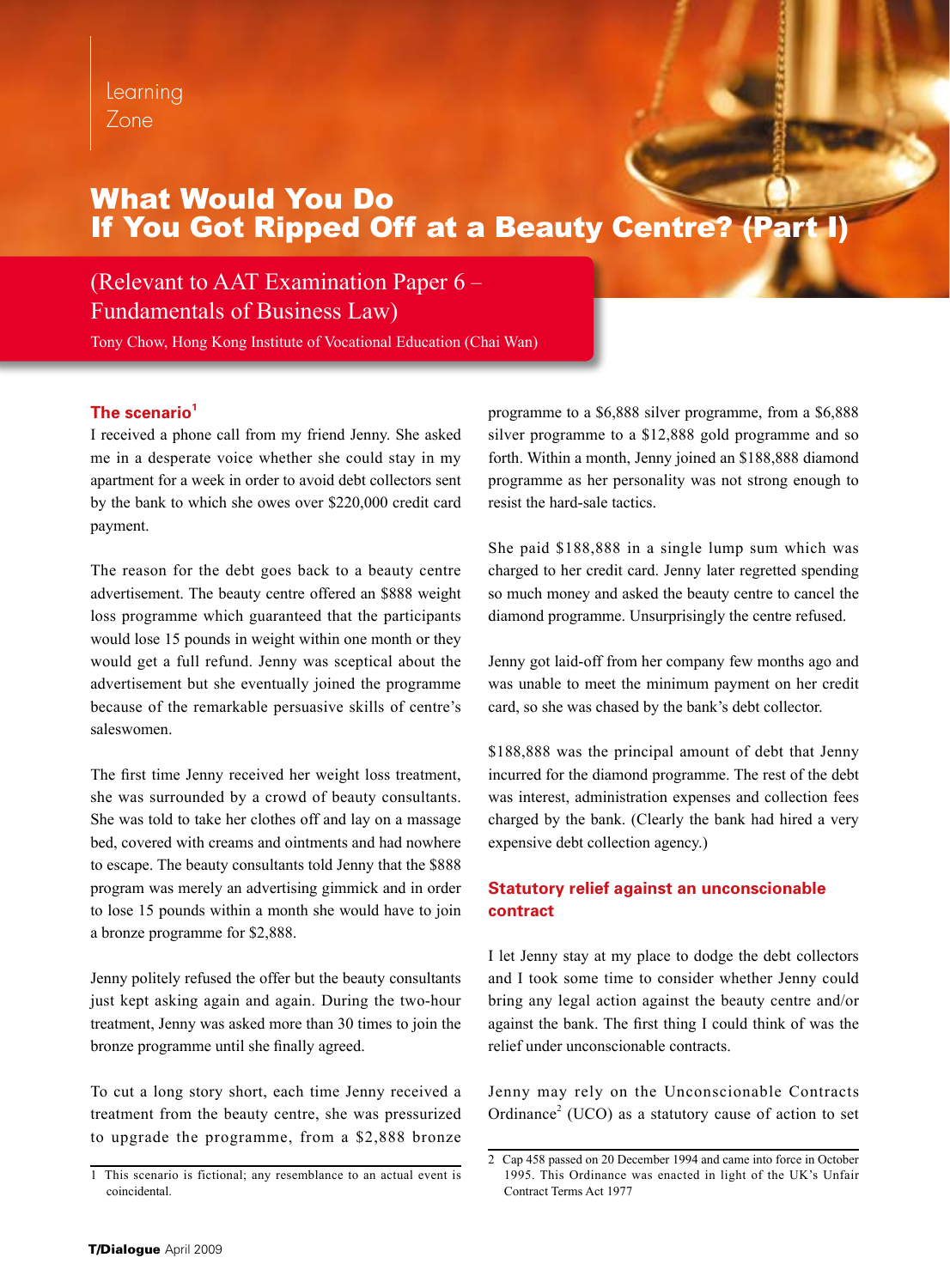aside the contract by reason that the contract was tainted by unconscionability.

The application of the UCO is restricted to contracts involving the sale of goods or supply of services. It only applies where one of the contractual parties deals as a consumer.<sup>3</sup> This includes our case, since Jenny was clearly a customer receiving a service rendered by the beauty centre.

The powers conferred to the court to grant relief if it finds a contract to be unconscionable include that the court may:

- refuse to enforce the contract, section  $5(1)(a)$
- enforce the remainder without the unconscionable part, section  $5(1)(b)$
- limit the application of, or revise or alter, any unconscionable part so as to avoid any unconscionable result, section  $5(1)(c)$

There are three requirements for the court to give relief under the doctrine of unconscionable bargain<sup>4</sup>:

- The bargain must be oppressive to the complainant in overall terms
- It only applies when the complainant was suffering from bargaining weakness
- The wrongdoer knowingly taken advantage of the complainant's weakness.

In summary, unless the wrongdoer was aware of the weakness of the complainant and had taken advantage of her weakness, the contract could not be said to be unconscionable and could not be set aside.

### **Factors to determine unconscionability**

#### **Under statute**

The UCO does not provide an exact definition or exhaustive list of examples of unconscionability though it lists out five considering factors to determine whether the contract was unconscionable:

- The relative strength of the parties' bargaining position, section  $6(1)(a)$
- Whether the result of the conduct engaged was reasonably necessary for the protection of the legitimate interest of the engager, section  $6(1)(b)$
- Whether the consumer was able to understand the relevant contractual document, section 6(1)(c)
- Whether any unfair tactics, pressure or undue influence was exerted on the consumer, section  $6(1)(d)$
- Whether the consumer could obtain identical or equivalent goods or services from someone else, section  $6(1)(e)$

Section  $6(1)$  states that in determining whether a contract or part of a contract was unconscionable relating to the contract at the time it was made, the court may regard other things than the factors listed in section  $6(1)(a)$  to section  $6(1)(e)$ . So what are the "other things" for the court to take into account?

#### **Under common law**

Under common law, judges consider the following factors:

- The disability of the consumer, being easily persuaded to spend money, and the disparity of the sophistication, experience and age between the victim and the alleged wrongdoer $5$
- The difference between the price offered by the alleged wrongdoer and the price offered by another seller under a similar position<sup>6</sup>
- The size, colour, style, and the font of the words in the written contract<sup>7</sup>
- If the contract contained a clause that was onerous, whether the alleged wrongdoer adopted any measure to draw the complainant's attention to this<sup>8</sup>
- The consumer been given a proper opportunity to realize the existence, to read and to comprehend the terms of the contract; also whether the consumer had to

 $\overline{3}$  Section 3(1)

<sup>4</sup> Shum Kit Ching v Caesar Beauty Centre Ltd CFI [2003] 3 HKLRD 422; [2003] 3 HKC 235 applied Chitty on Contracts, 28th ed, para 7-078

<sup>5</sup> *Shum Kit Ching v Caesar Beauty Centre Ltd* [2003] HKC 235

<sup>6</sup> *Lo Wo and Others v Cheung Chan Ka Joseph and Anor* [2001] 3 HKC 70

<sup>7</sup> *Shum Kit Ching v Caesar Beauty Centre Ltd* [2003] HKC 235

<sup>8</sup> Ibid